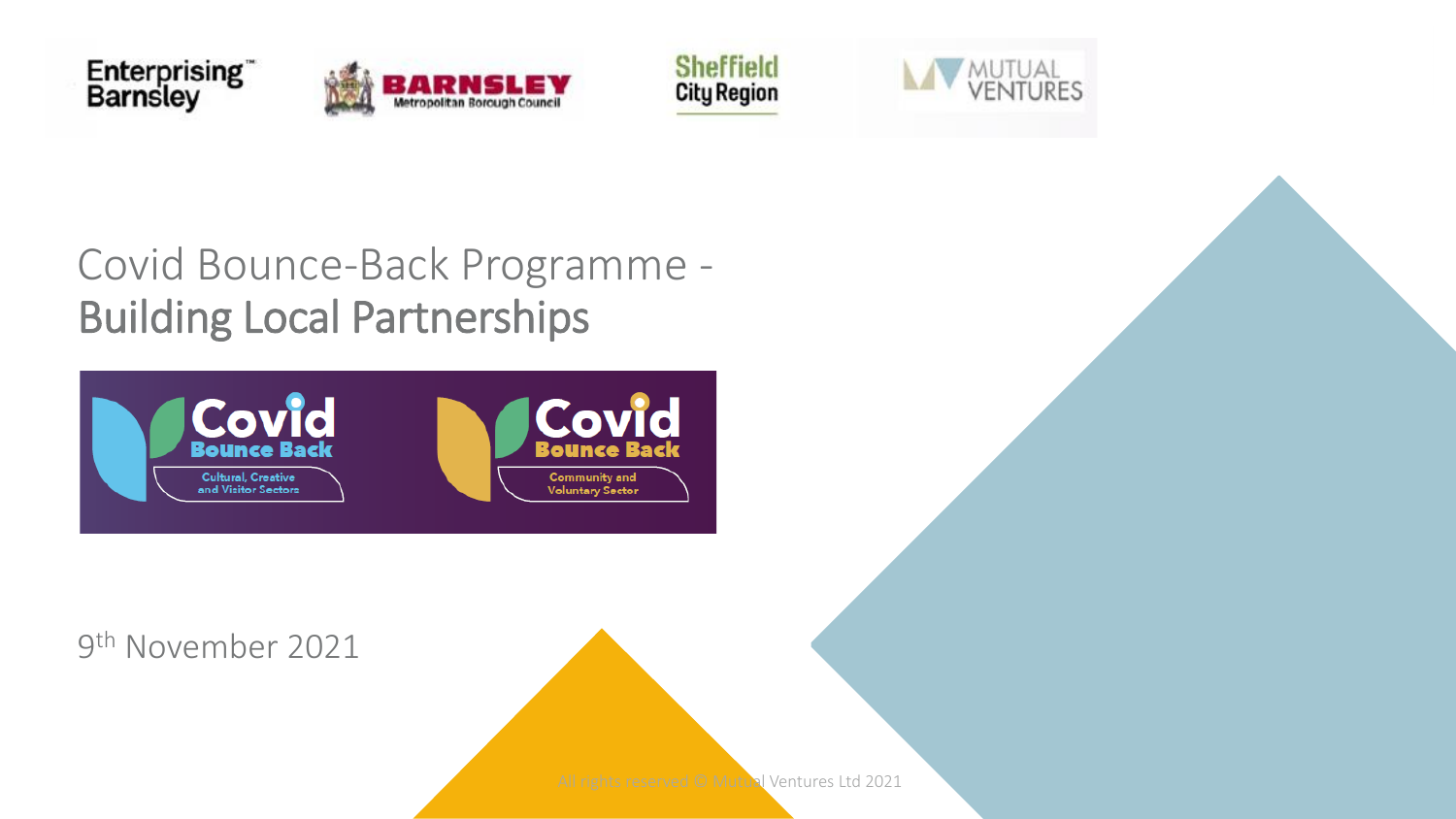

- Ensure clear understanding of the programme and support available.
- Create an opportunity for participating organisations to develop relationships.
- Ensure clear understanding of our online tool for communicating with each other and sharing information.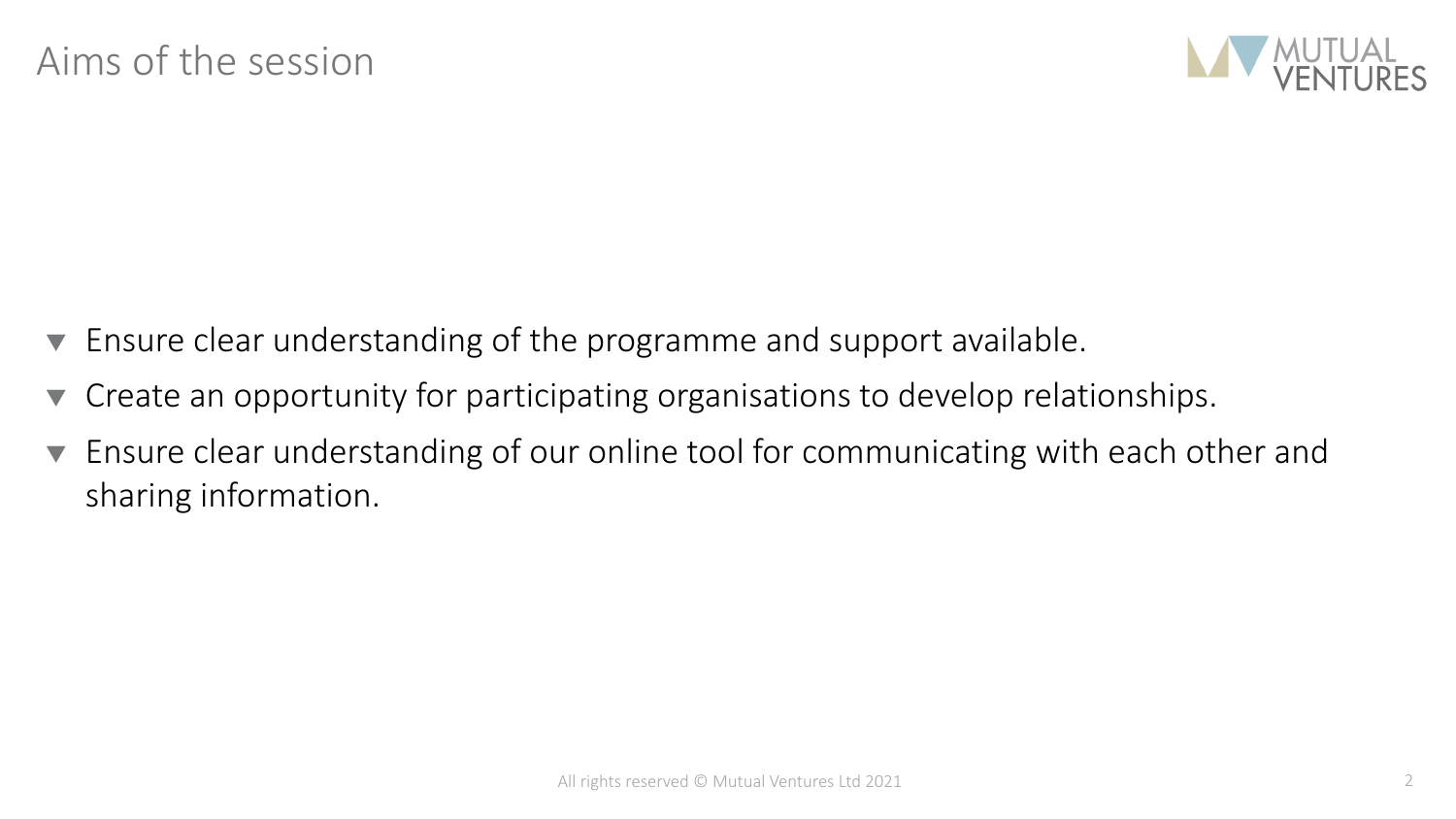

# Agenda

| Item                                                                                                                                                                                                                  |
|-----------------------------------------------------------------------------------------------------------------------------------------------------------------------------------------------------------------------|
| Introduction to the Programme (20 minutes):<br>Aims<br>Programme elements & timescales<br>$\overline{\phantom{a}}$<br>Delivery team<br>$\overline{\phantom{a}}$<br>Cohort 1 organisations<br>$\overline{\phantom{a}}$ |
| Breakout 1 (30 minutes) - What do you want to get out of the programme? Key<br>issues faced during covid and any lessons learned?                                                                                     |
| Slack – introduction to online tool for communicating and sharing information $(20)$<br>minutes)                                                                                                                      |
| Breakout 2 – Key issues in developing local partnerships and any lessons learned?<br>(30 minutes)                                                                                                                     |
| Questions (15 minutes)                                                                                                                                                                                                |
| Next steps (5 minutes)                                                                                                                                                                                                |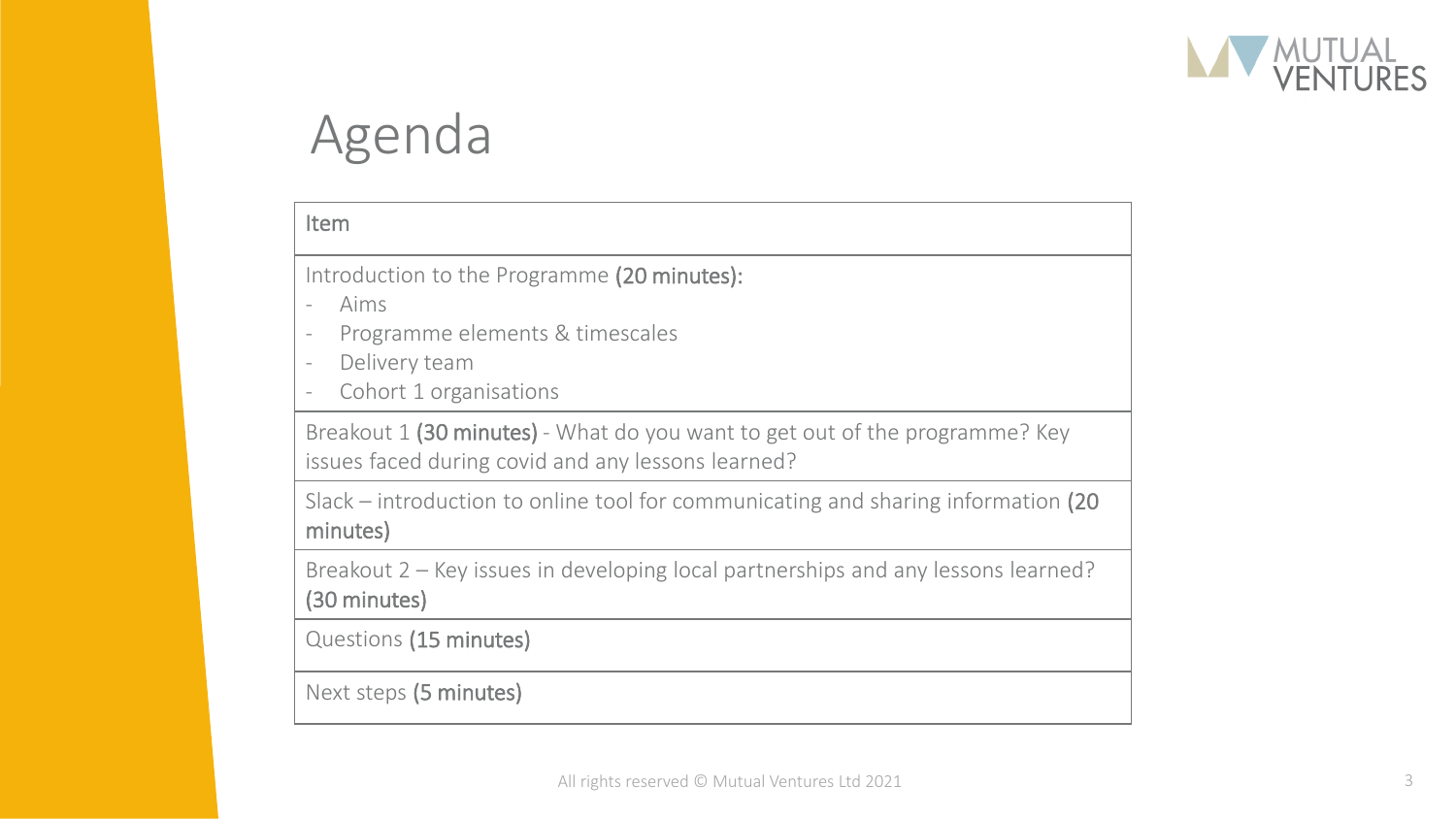

## Introduction to the Programme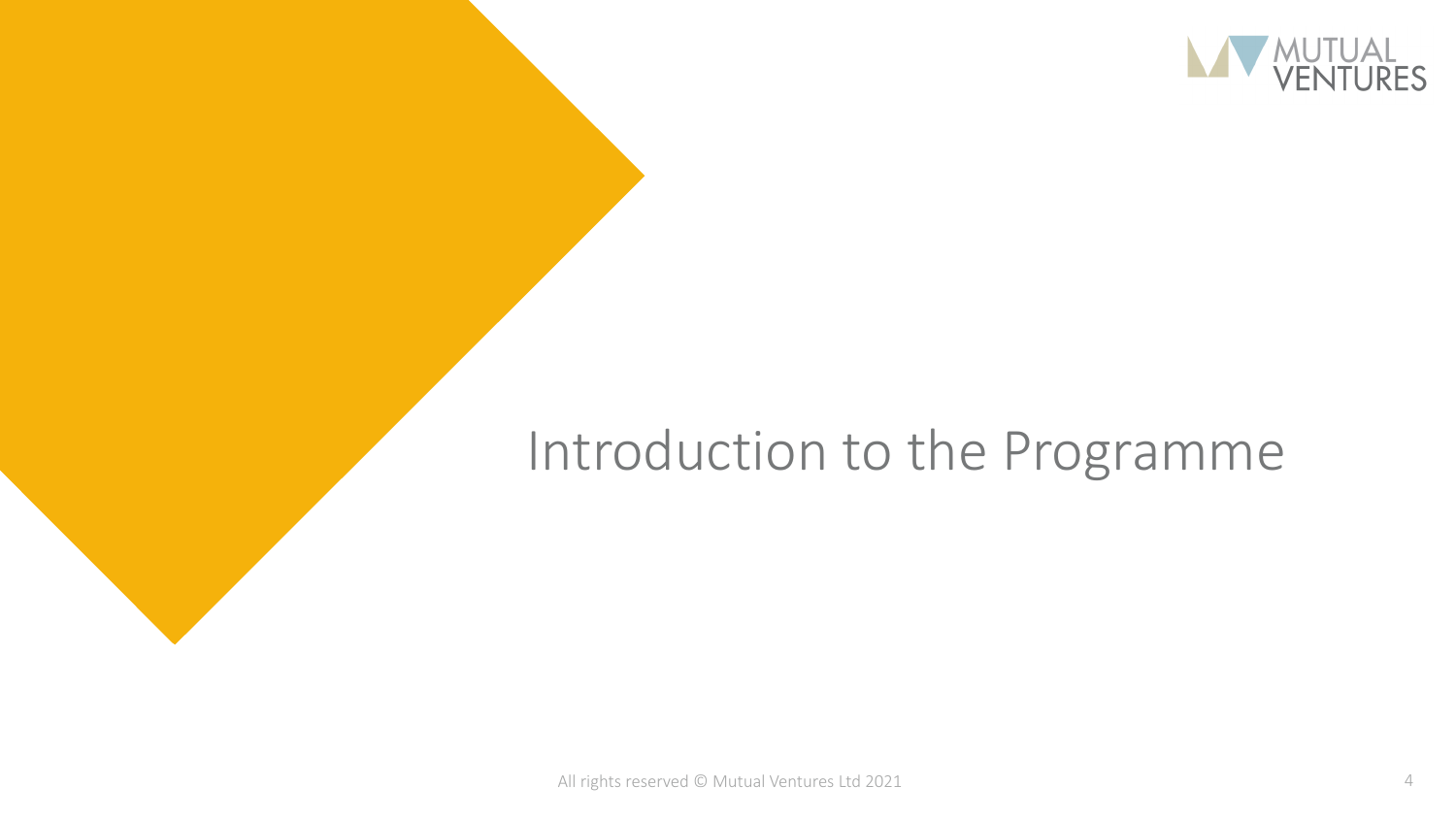#### Aims of the Programme



5

- Barnsley's Economic Renewal Action Plan (ERAP) sets out a programme of prioritised interventions focused on supporting the short and medium-term COVID economic recovery within Barnsley.
- A key aim is to make a post-pandemic Barnsley which is stronger, greener and fairer. The support provided to organisations via these programmes will help business and people improve their skills, go back to work, sustain and grow businesses, improve connectivity across the borough, and transform the local economy.
- The Covid Bounce-Back Programme is one of these programme, and focuses on two sectors:

Cultural, Creative and Visitor Sectors | Community and Voluntary Sector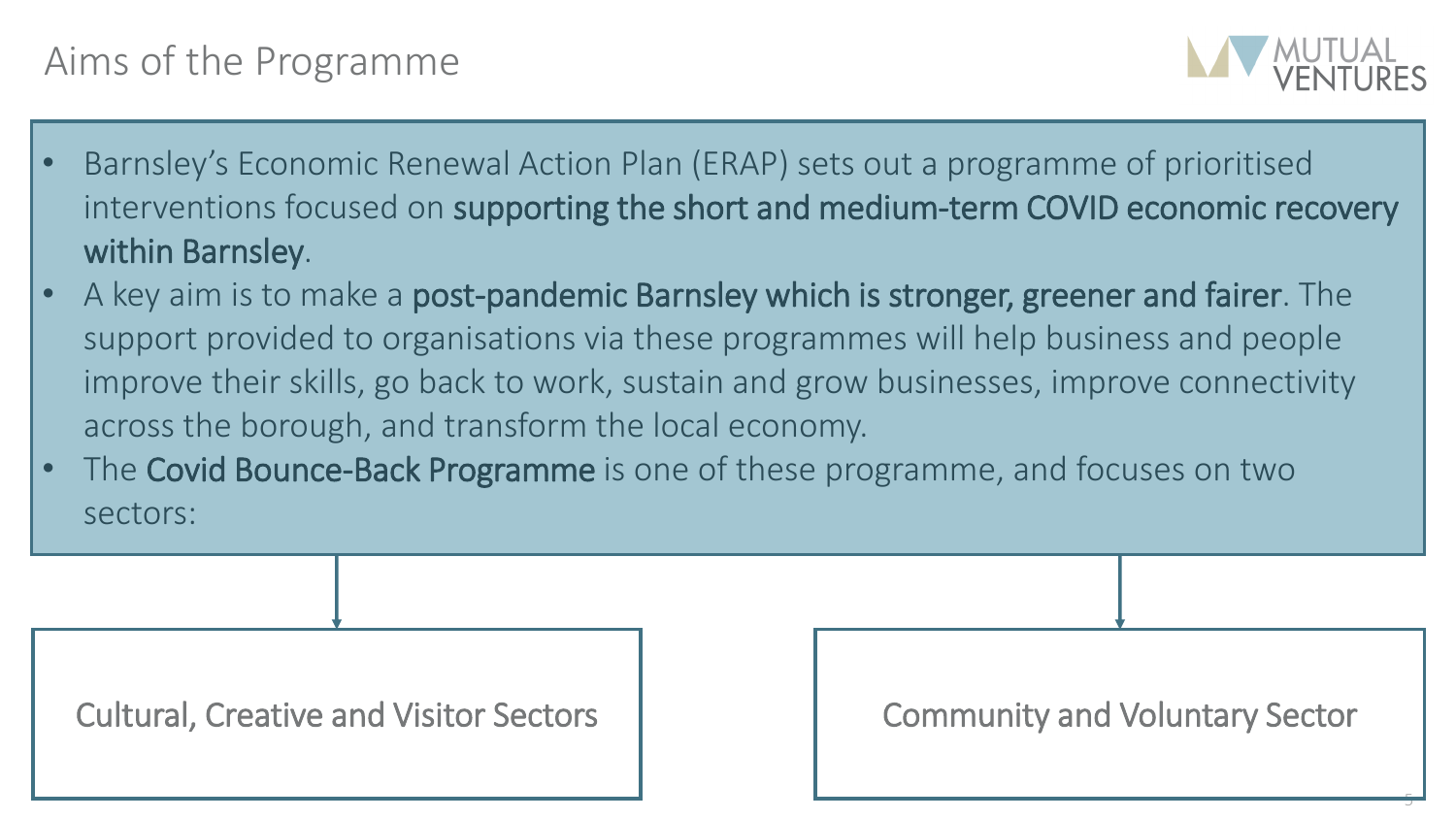#### Programme elements & timescales

Coaching: Oct - Mar

Each organisation will be assigned a Coach who will work with you on an ongoing basis. They will provide monthly sessions based on your specific needs and develop a plan to support your recovery and growth.

.

#### Deep-dives: Oct - Mar

01 02 03 04

Each organisation will be able to draw-down a minimum of 2 days support from the relevant coach (or other specialist) to provide hands-on support with specific needs.

#### Workshops: Nov - Mar

- 1 Local Partnerships
- 2 Developing a sound Business Plan
- 3 Navigating the funding environment
- 4 Your Digital Strategy
	- 5 Growing your organisation
- 6 Building Financial Resilience

#### Knowledge sharing and networking event: Nov - Mar.

MUTUAL<br>VENTURES

Programme material will be available to participants on Slack, including workshop slides and tools, learning journals and newsletters.

All organisations will be invited to attend a networking & learning event on 10<sup>th</sup> March 22 (TBC) to provide you with the opportunity to share success, reflect on lessons learnt, and embed a legacy peer support network from the Programme.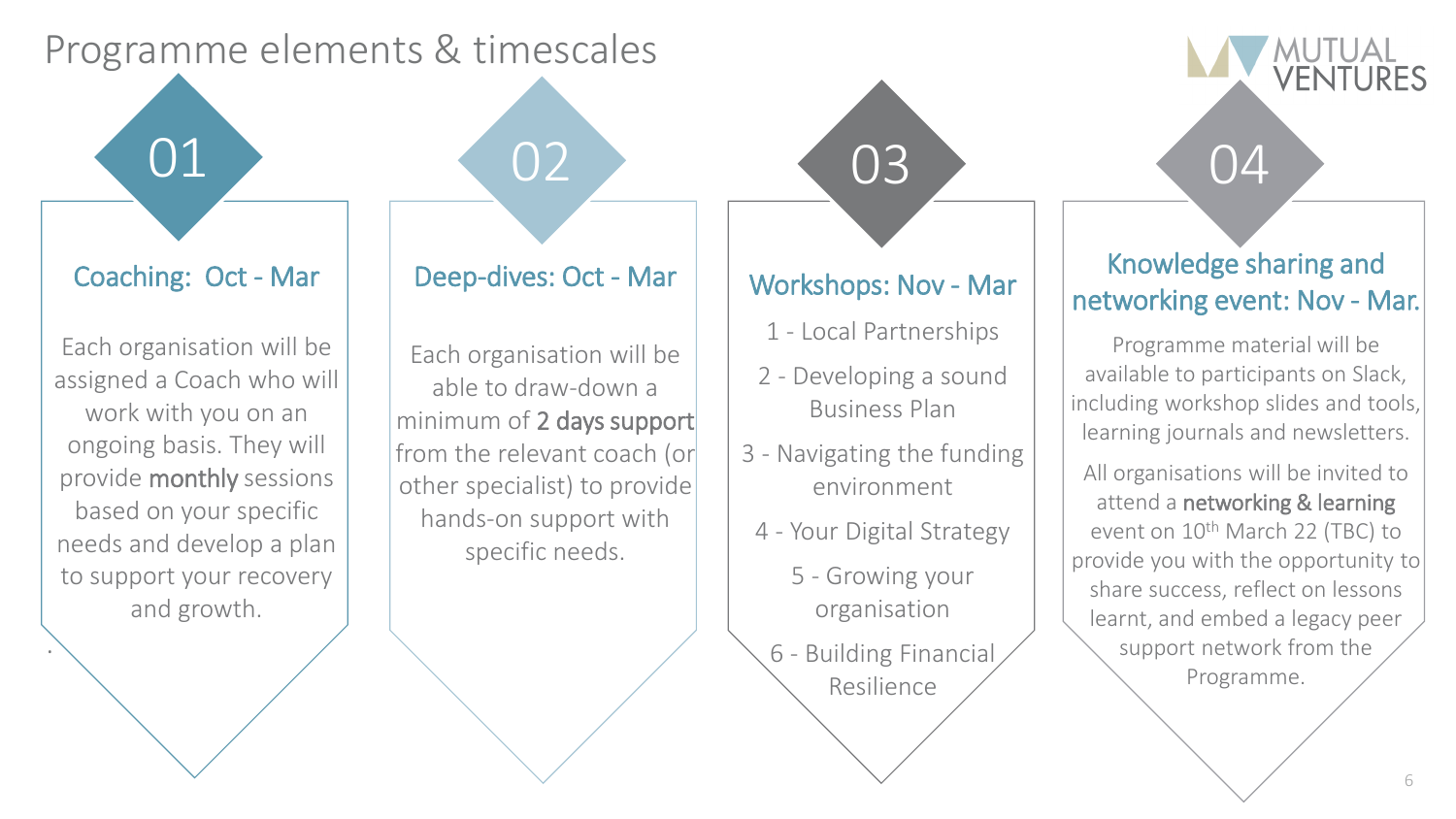#### Our project team











# Oliver Micol Tedeschi John Copps Jo Boardman Caroline<br>Cappleman Micol Tedeschi John Copps Jo Boardman James

Programme

Experienced in the charitable sector. Expert in supporting organisations with funding grants

# Caroline<br>
James Anne Tunnicliffe Helen Lang

Non-profit sector specialist with experience in governance, planning, investment readiness and fundraising.

#### ogramme Programme Coach Programme<br>Coach Coach Coach

Experienced in strategic innovation, research, and digital skills development of charities to build their capabilities.

[oliver@mutualventures.c](mailto:andrew@mutualventures.co.uk) o.uk

Director and a Co-Founder of Mutual Ventures, expert in alternative delivery structures

**Oliver** 

Engagement

Director

Engagement Manager

[Micol.tedeschi@mutualve](mailto:Micol.tedeschi@mutualventures.co.uk) ntures.co.uk

Experienced in supported charities, social enterprises and other organisations to innovate and achieve sustainability.

Programme Coach

Experienced in supporting organisations to develop their strategy and with business planning.

[john@mutualventures.](mailto:agata.miskowiec@mutualventures.co.uk) co.uk

Programme Coach

Experienced in supporting and working with Social Enterprises, Charities, Heritage, Culture and the Arts Sector.

[Caroline.james@mut](mailto:Caroline.james@mutualventures.co.uk) ualventures.co.uk

[Anne.Tunnicliffe@mutualve](mailto:Anne.Tunnicliffe@mutualventures.co.uk) ntures.co.uk

[helen.lang@mutualventur](mailto:helen.lang@mutualventures.co.uk) es.co.uk

tures.co.uk

[Jo.boardman@mutualven](mailto:Jo.boardman@mutualventures.co.uk)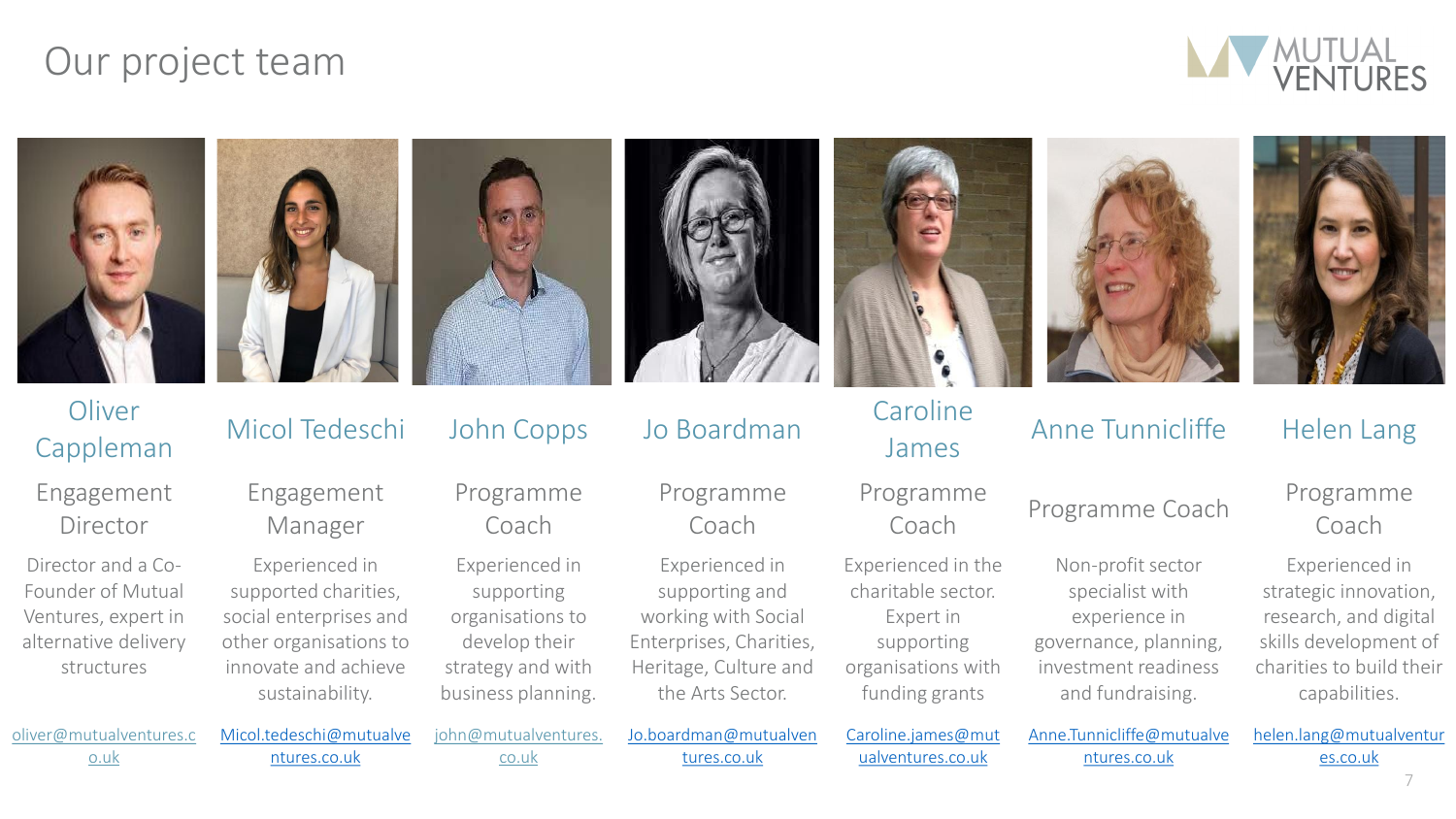## Participating organisations – cohort 1



| <b>Cultural, Creative and Visitor Sector</b>                                                                                                                                                                                                                                                                                                                                                                                             | <b>Community and Voluntary Sector</b>                                                                                                                                                                                                                                                                                                                                                                                                                                                                                  |  |  |  |  |
|------------------------------------------------------------------------------------------------------------------------------------------------------------------------------------------------------------------------------------------------------------------------------------------------------------------------------------------------------------------------------------------------------------------------------------------|------------------------------------------------------------------------------------------------------------------------------------------------------------------------------------------------------------------------------------------------------------------------------------------------------------------------------------------------------------------------------------------------------------------------------------------------------------------------------------------------------------------------|--|--|--|--|
| <b>Creative Recovery CIO</b><br>Underneath the Stars Festival<br>De Morgan Foundation<br>• Marble Salon<br>• Trans Pennine Trail<br><b>Barnsley Civic</b><br>• Yorkshire Academy of Modern Music<br>$\cdot$ E=MC2<br>Barnsley Theatre Trust (1998) Limited<br>Bence farm luxury accommodation<br>• The Dearne Playhouse<br><b>Retro Fitness CIC</b><br>• Reds in the Community<br>Old School House<br>Barnsley Museum and Heritage Trust | Single parents support and advice services<br><b>YMCA Barnsley</b><br>Age UK Barnsley<br><b>Migrant Action</b><br>Our Place (Barnsley)<br>Chilypep - H.O.M.E Wellbeing Hub<br><b>Barnsley CVS</b><br><b>Jolly Good Communities</b><br><b>Crossroads Barnsley Ltd</b><br><b>Beacon South Yorkshire</b><br>Helping Others Positively Engaged (H.O.P.E) in Community<br>Rotherham & Barnsley Mind<br>Barnsley Sexual Abuse & rape Crisis Services<br>LimBo Foundation<br>Barnsley Blind and Partially Sighted Association |  |  |  |  |
| Rob's All Day<br>Education Learning Support Hub (ELSH)<br>$\lambda$ ll at -late are reasonal $\bigcirc$ $\lambda$ $\lambda$ at $\lambda$ is a $\lambda$ is a transported to $\lambda$ $\lambda$ $\lambda$                                                                                                                                                                                                                                |                                                                                                                                                                                                                                                                                                                                                                                                                                                                                                                        |  |  |  |  |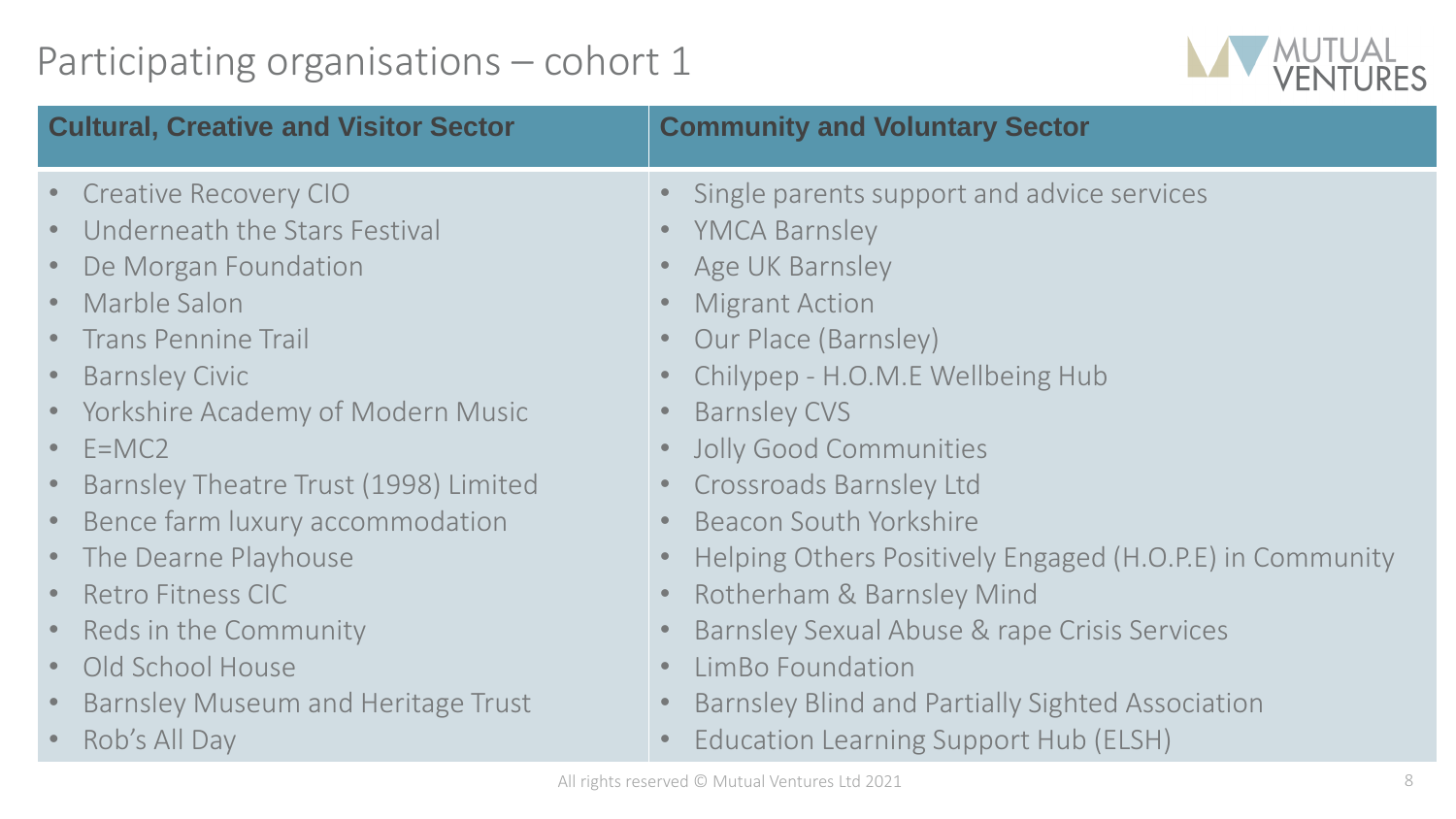Preparation for Breakout 1



# Go to www.menti.com

Enter the code



All rights reserved © Mutual Ventures Ltd 2021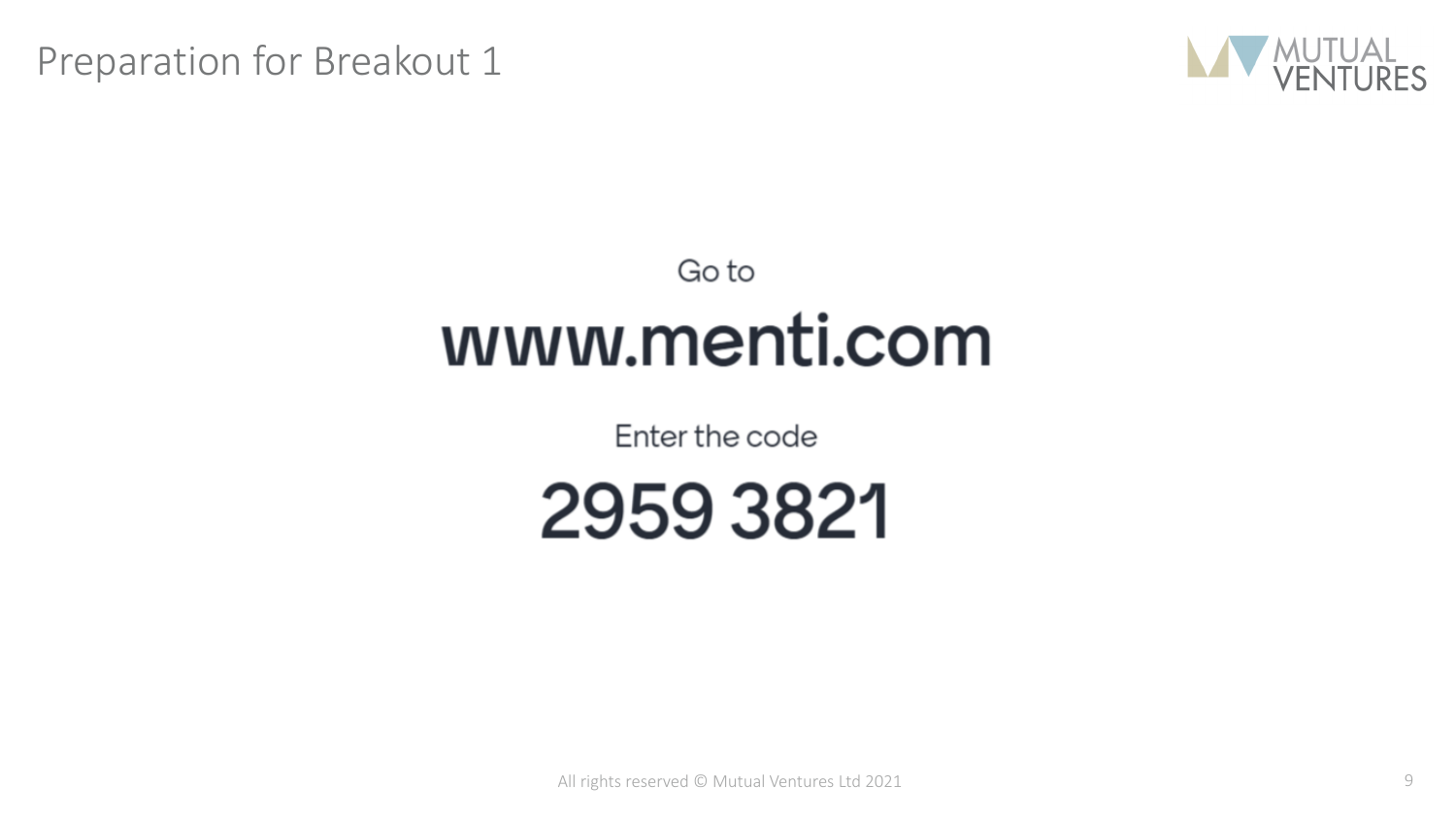

#### Breakout 1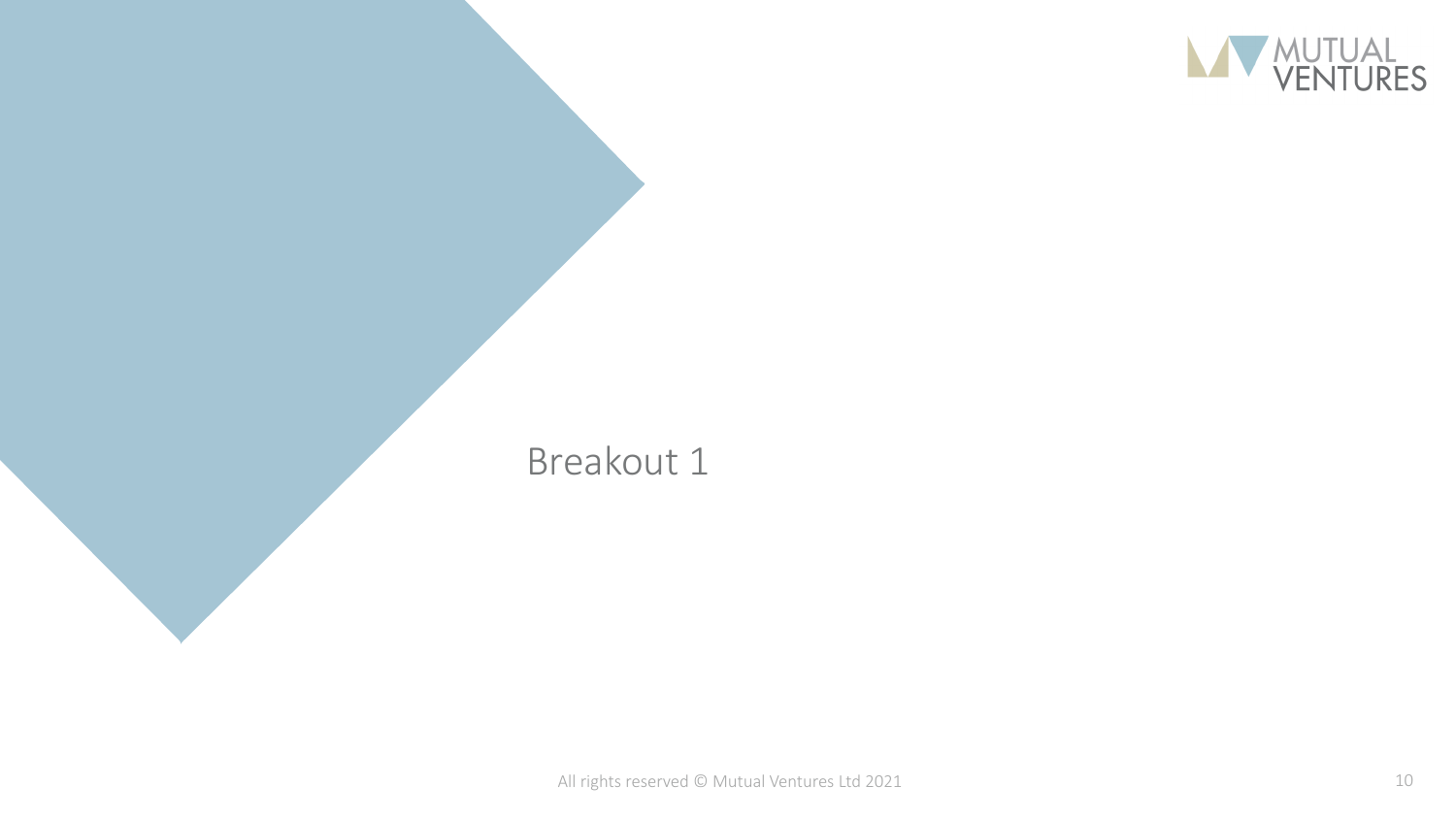#### Breakout 1



Breakout into the 3 groups below and take 20 minutes to discuss the following questions. (MV team member to feedback key points).

- $\blacktriangledown$  What excites you about this programme?
	- ▼ What would you like to get out from it?
- What has been your organisations' biggest challenge during Covid-19?
	- ▼ Were able to innovate?
	- What lessons did you learn?

#### **Groups**

- Group 1 Small and early stage organisations
- Group 2 Organisations working with vulnerable people
- Group 3 Visitors and leisure organisations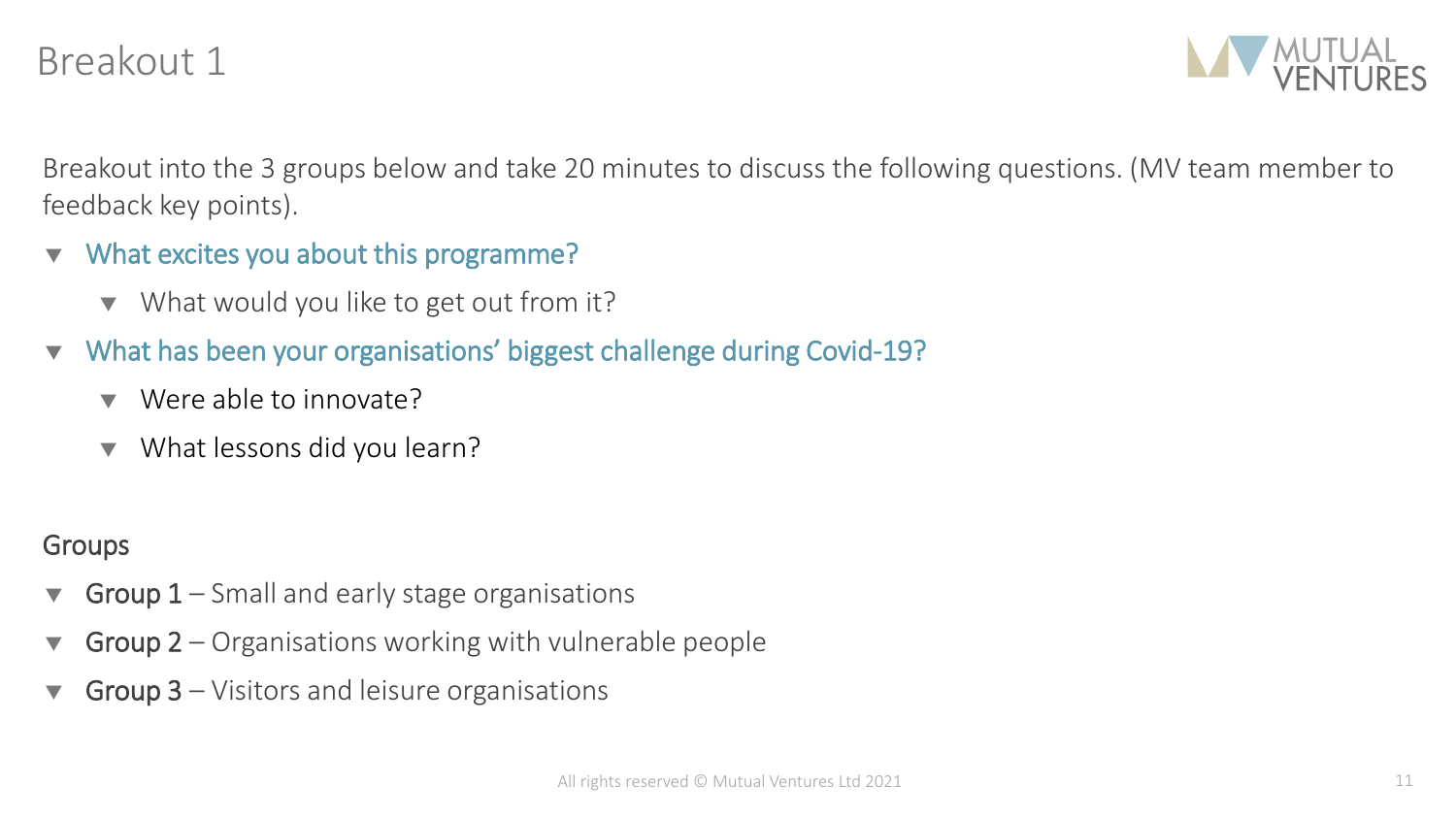

# Slack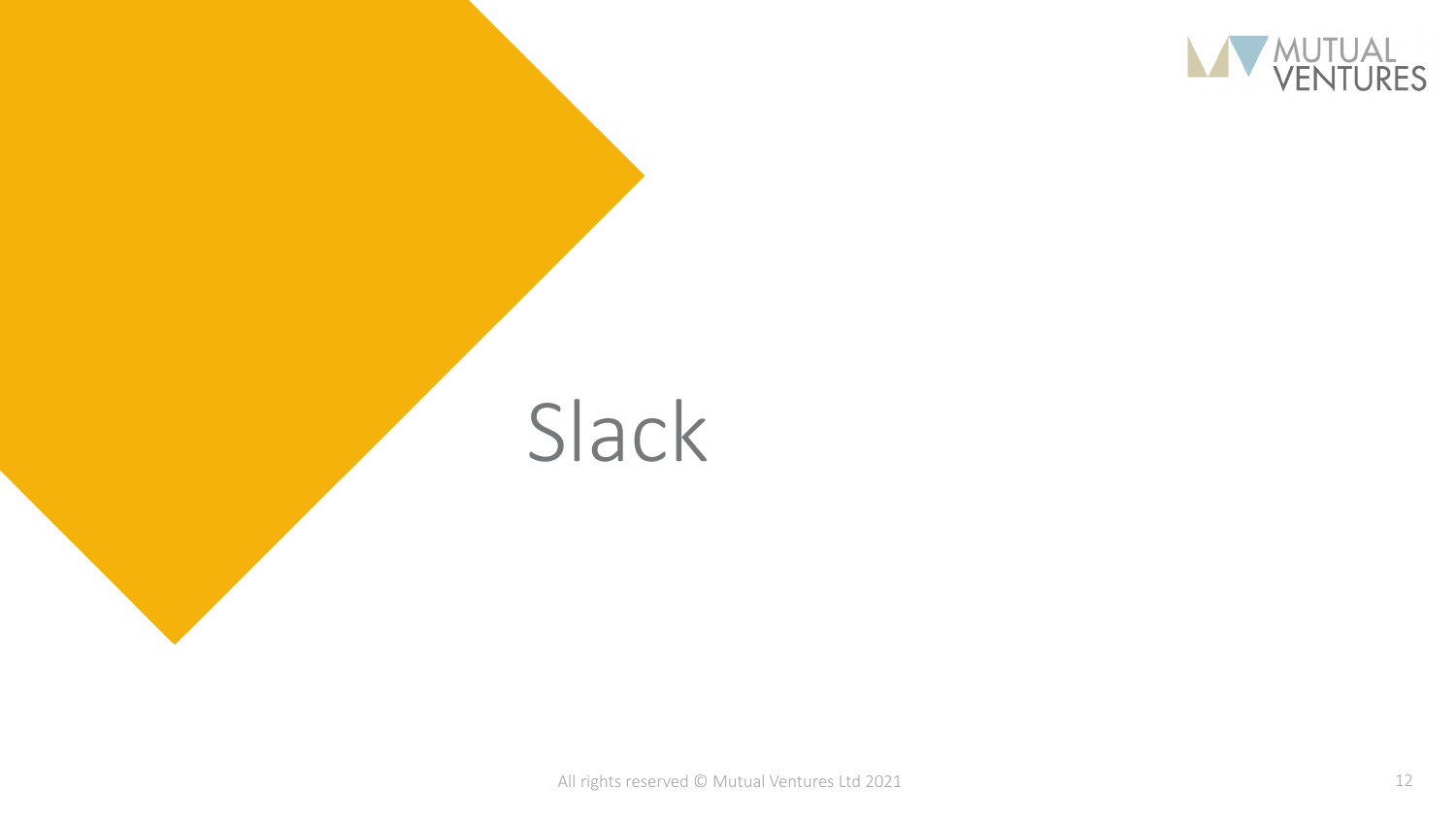

- As part of the programme, we will be using Slack to communicate with each other and share helpful files and resources.
- ▼ You will have access to these, and you will be able to continue to engage with each other, after the end of the programme as well.
- ▼ You have all been invited to the Covid Bounce Back Slack Workspace. After the workshop you should all log into Slack, and upload a picture that best represents your organisation!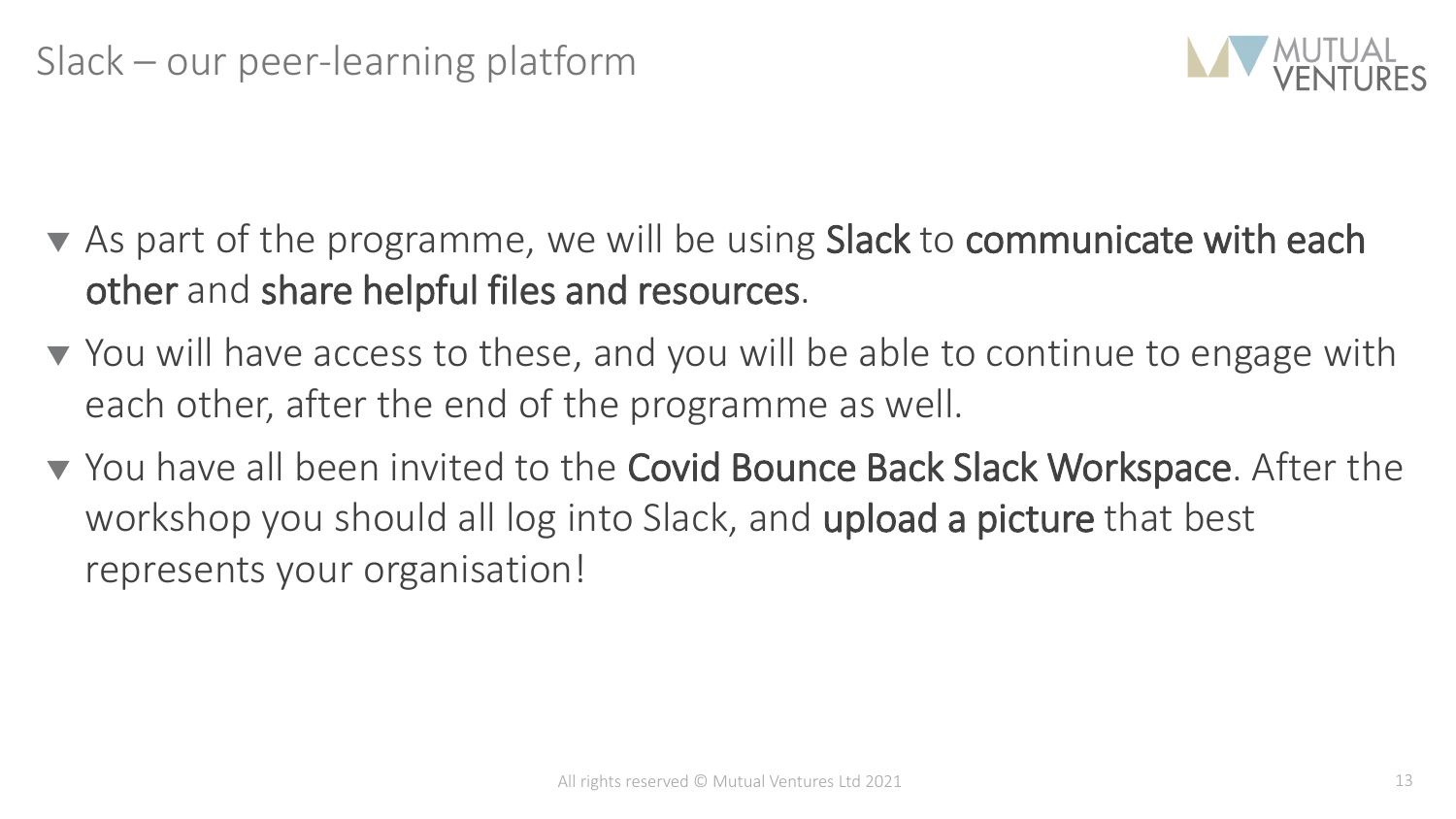#### Slack – Log into Slack



- 1. Log into Slack using the link received by email.
- 2. Once of the page, click on the Person Icon at the top right of the page to add your name, surname and organisation as your Display Name.

| $\leftarrow \rightarrow$                                                                                                                                                                                                        | Q<br>(D) Search Covid Bounce Back Programme                                                                                                                             | - ⊙<br>2.                                                                                                                                                      | $\Box$                  |                                                                                                                                                                                                                              |                           |                                                                                                  |
|---------------------------------------------------------------------------------------------------------------------------------------------------------------------------------------------------------------------------------|-------------------------------------------------------------------------------------------------------------------------------------------------------------------------|----------------------------------------------------------------------------------------------------------------------------------------------------------------|-------------------------|------------------------------------------------------------------------------------------------------------------------------------------------------------------------------------------------------------------------------|---------------------------|--------------------------------------------------------------------------------------------------|
| Covid Bounce Bac $\cdot$ $\bullet$                                                                                                                                                                                              | # general $\sim$                                                                                                                                                        | Micol Tedeschi, Mutual Vent                                                                                                                                    | $\mathbf{p}$            | Covid Bounce Back Programme                                                                                                                                                                                                  |                           | $  \Box$<br>2.                                                                                   |
| : Browse Slack                                                                                                                                                                                                                  | + Add a bookmark                                                                                                                                                        |                                                                                                                                                                |                         |                                                                                                                                                                                                                              |                           |                                                                                                  |
| $\bullet$ Channels<br># ccv-programme<br># covid-bounce-back-progra<br># cvs-programme<br># general<br>$#$ random<br>+ Add channels<br>$\blacktriangleright$ Direct messages<br>Micol Tedeschi, Mutual Ven<br>$+$ Add teammates | You're looking at the #general channel<br>This is the one channel that will always include everyone. It's a great spot for a                                            | Update your status<br>Set yourself as away<br>Pause notifications<br>Profile<br>Preferences<br>Downloads<br>Ctrl+Shift+J<br>Sign out of Covid Bounce Back Prog | <b>Edit description</b> | Edit your profile<br>Full name<br>Micol Tedeschi<br>Display name<br>Micol Tedeschi, Mutual Ventures                                                                                                                          | $\times$<br>Profile photo |                                                                                                  |
|                                                                                                                                                                                                                                 | Today $\sim$<br>Micol Tedeschi, Mutual Ventures 9:43 AM<br>joined #general.<br>$\bullet$ Hi everyone! $\circ$ OK! Let's dig in. $\circ$ x<br>Send a message to #general |                                                                                                                                                                |                         | This could be your first name, or a nickname - however you'd like people<br>to refer to you in Slack.<br>Custom rules for this workspace:<br>First Name, Last Name and Organisation Name Required<br>What I do<br>Consultant | Upload an Image           | <b>kspace Owner</b><br>Micol Tedeschi ·<br>Consultant<br>$\odot$<br>P<br>$\bullet\bullet\bullet$ |
|                                                                                                                                                                                                                                 | $\beta$ B I $\theta \neq \emptyset$ is is is $\psi$                                                                                                                     |                                                                                                                                                                | Aa @ @ 0 > v            | Let people know what you do at Covid Bounce Back Programme.<br>Phone number<br>$(122)$ $EEE$ $EEE$                                                                                                                           |                           | status Edit profile<br>More<br>schi, Mutual Ventures                                             |

Add, edit or reorder fields

Cancel

**Save Changes**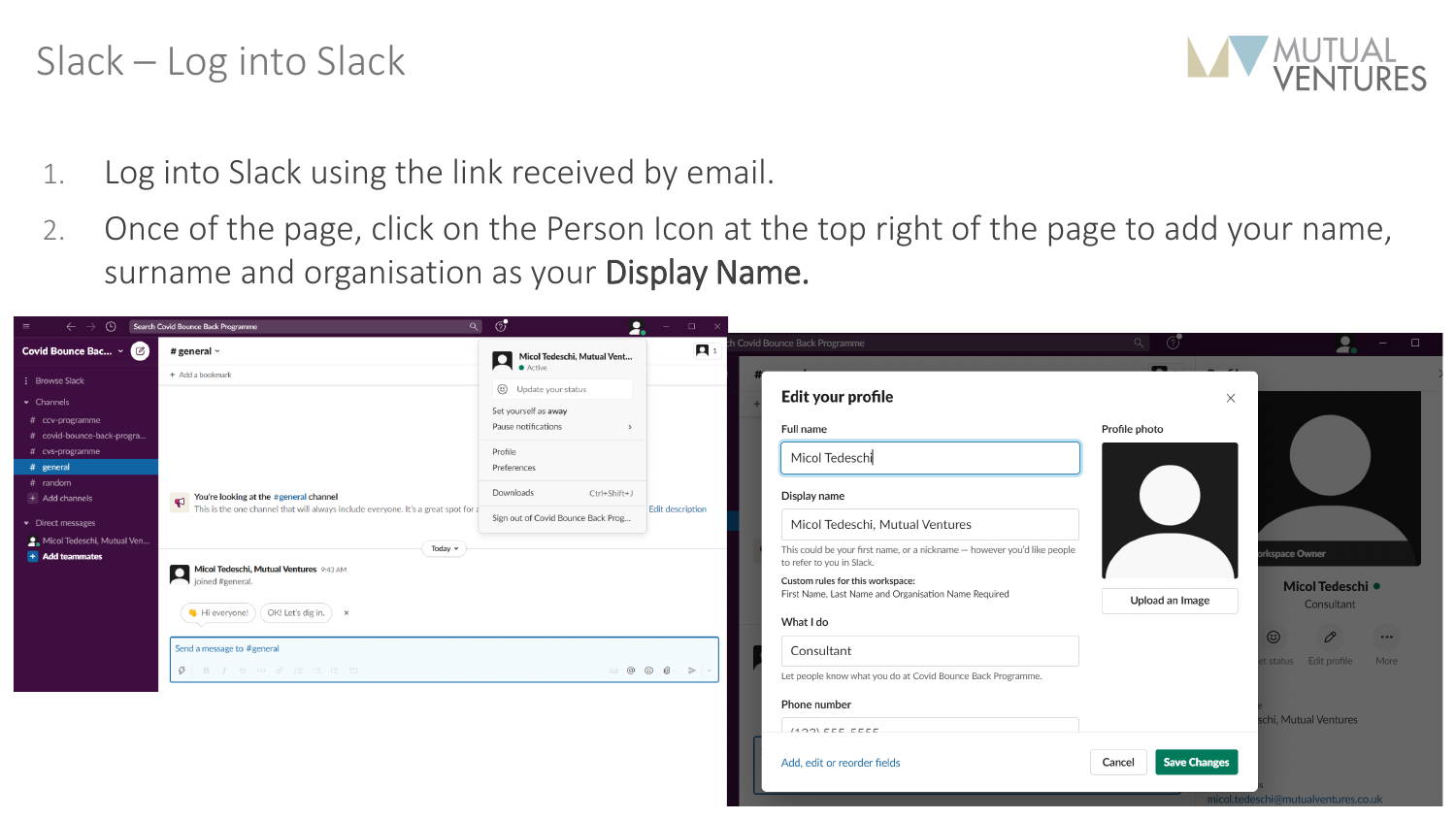#### Slack – Sidebar



 $\odot$ 

 $Q$ 

 $\boldsymbol{\mathsf{x}}$ 



All rights reserved © Mutual Ventures Ltd 2021 15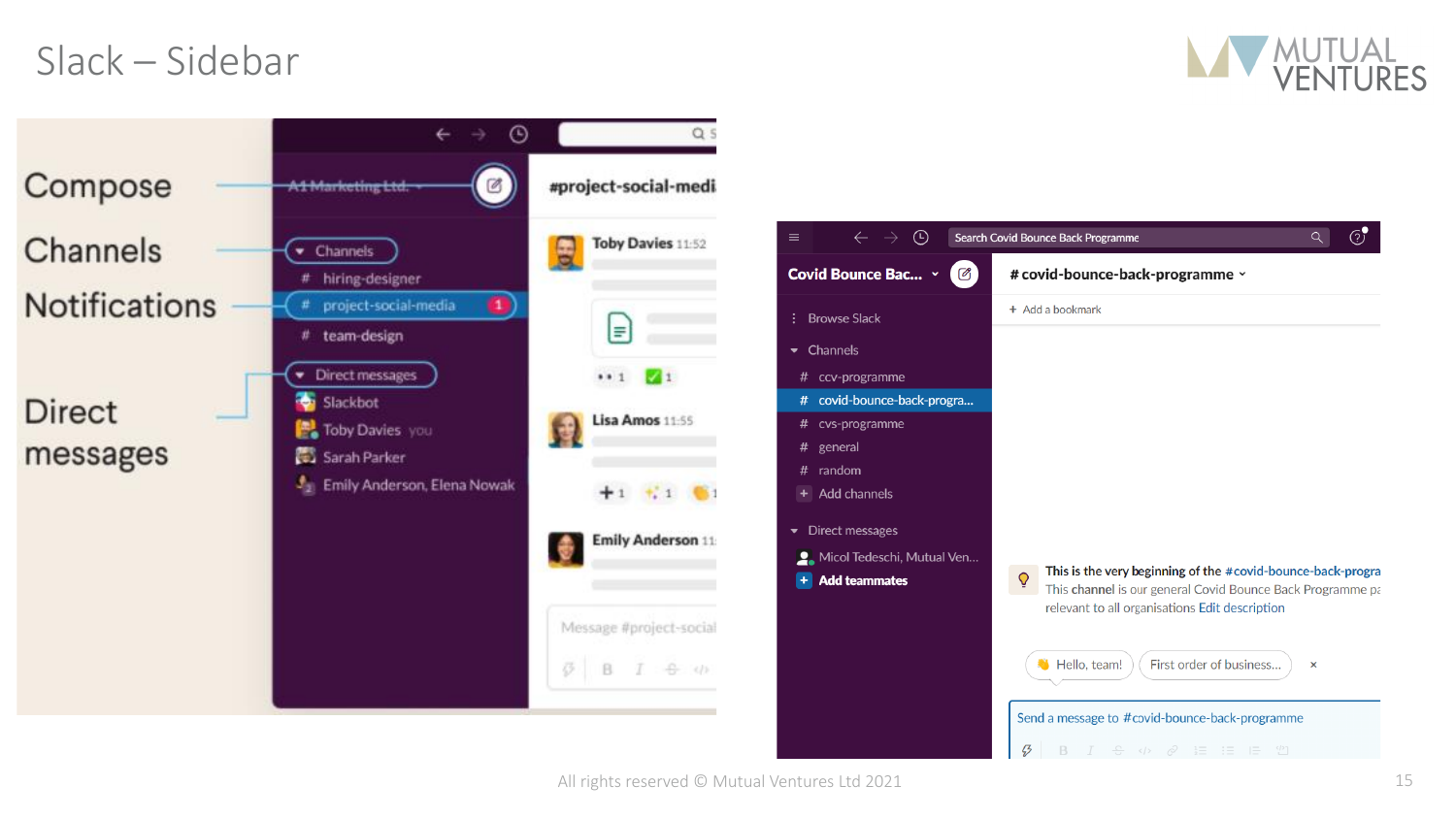#### Slack - Channels



- $\blacktriangledown$  In Slack, work comes together in dedicated spaces called "channels". Channels bring the right people and information together for any project, topic or team.
- ▼ We have three channels, one is a general **Covid Bounce Back** channel for all organisations, and two are specific channels for the CCV and CVS sectors.

| $^\circledR$ | Q Search A1 Marketing Ltd.                                                                                             | $^{\circ}$ | 6     |                       |
|--------------|------------------------------------------------------------------------------------------------------------------------|------------|-------|-----------------------|
|              | #project-social-media v<br>Toby Davies 11:52<br>E                                                                      |            | 63321 | Channel<br>header     |
|              | Project milestones<br>l=l<br>Last edited just now<br>1 1 1                                                             |            |       | Messages<br>and files |
|              | Lisa Amos 11:55<br>Thanks for putting that together, @Toby. It looks great!<br>$+1$ $+1$ $-61$<br>Emily Anderson 11:56 |            |       | Emoji<br>reactions    |
|              | Message #project-social-media<br>G<br>$I \oplus \emptyset \neq \emptyset$ $I \equiv I \equiv I \equiv \emptyset$<br>B  |            | ь     |                       |

- $\blacktriangledown$  From the channel header, you can access details about the channel that you're in. Click on the channel name to see details such as the channel topic and description, plus any added files.
- $\bullet$  Channels provide a dedicated space to write messages and add files. With everything related to a particular topic, you can scroll up to see the conversation history any time you open or join one.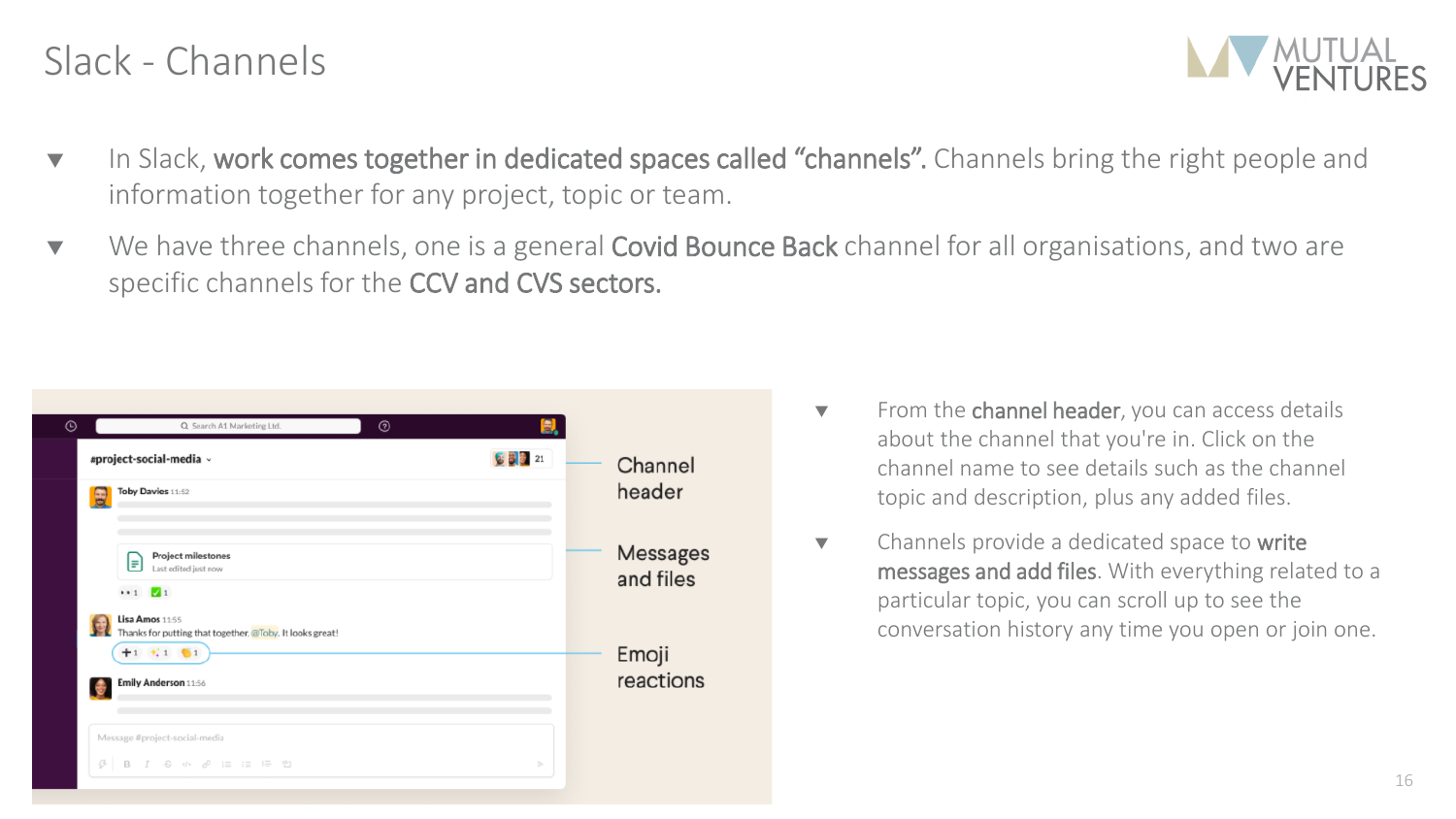## Slack – Sending Messages and Sharing Files on a channel



- **v** When working in Slack, you have a **variety of messaging options** available from the message field to help you communicate and connect with your team.
- **v** Unlike email, you can **correct** typos or mistakes after you send a message. You can also **delete** a message that you've already sent if you need to start over.
- ▼ You can also respond to a message, by hovering on a message and click on "start a thread" to reply specifically to that message.
- How to target messages to specific people:
	- $\omega$ channel everyone on the channel will read what you write
	- $\bullet$  @everyone send a notification to everyone on slack
	- $\bullet$  @specific person send a notification to someone specific

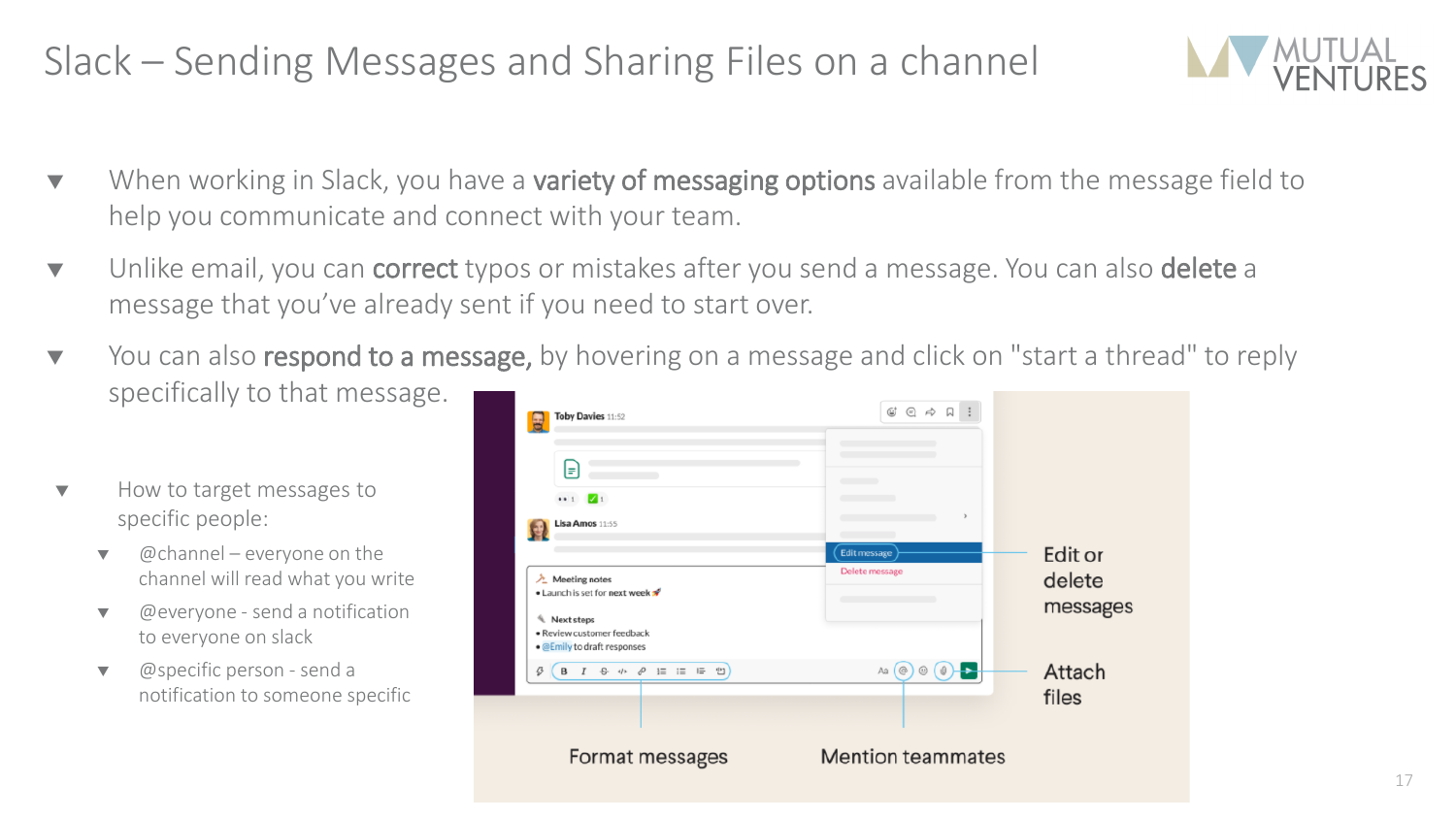#### Slack - Direct Messaging



- ▼ You can also write to people privately on Slack. Direct messages (DMs) allow for private conversations between two or more people.
- Through Direct Channels you can also call each other, directly from Slack. The "Call" Icon is at the top right of the Direct Messaging page.

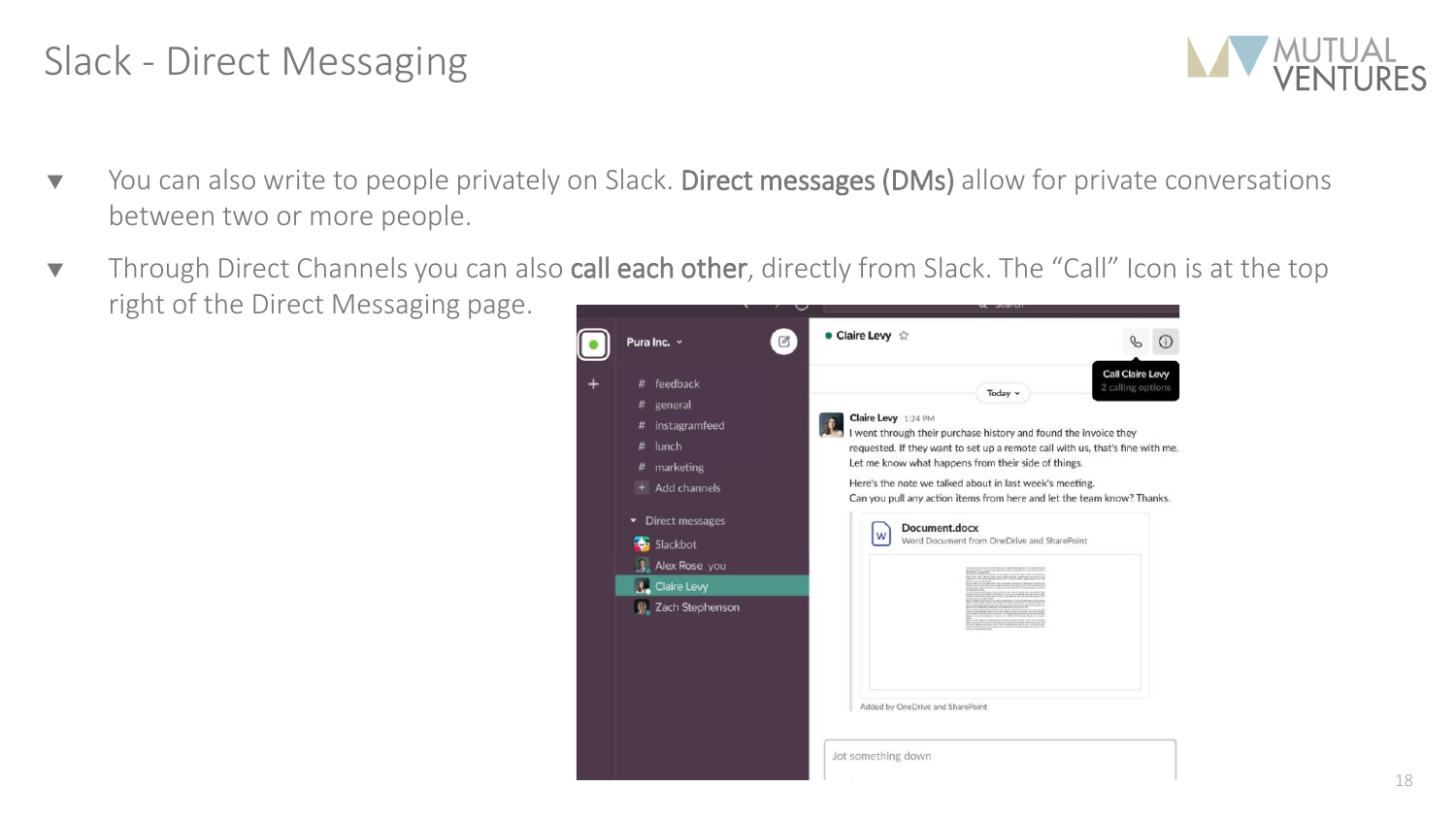Preparation for Breakout 2



## Goto www.menti.com

Enter the code

95450607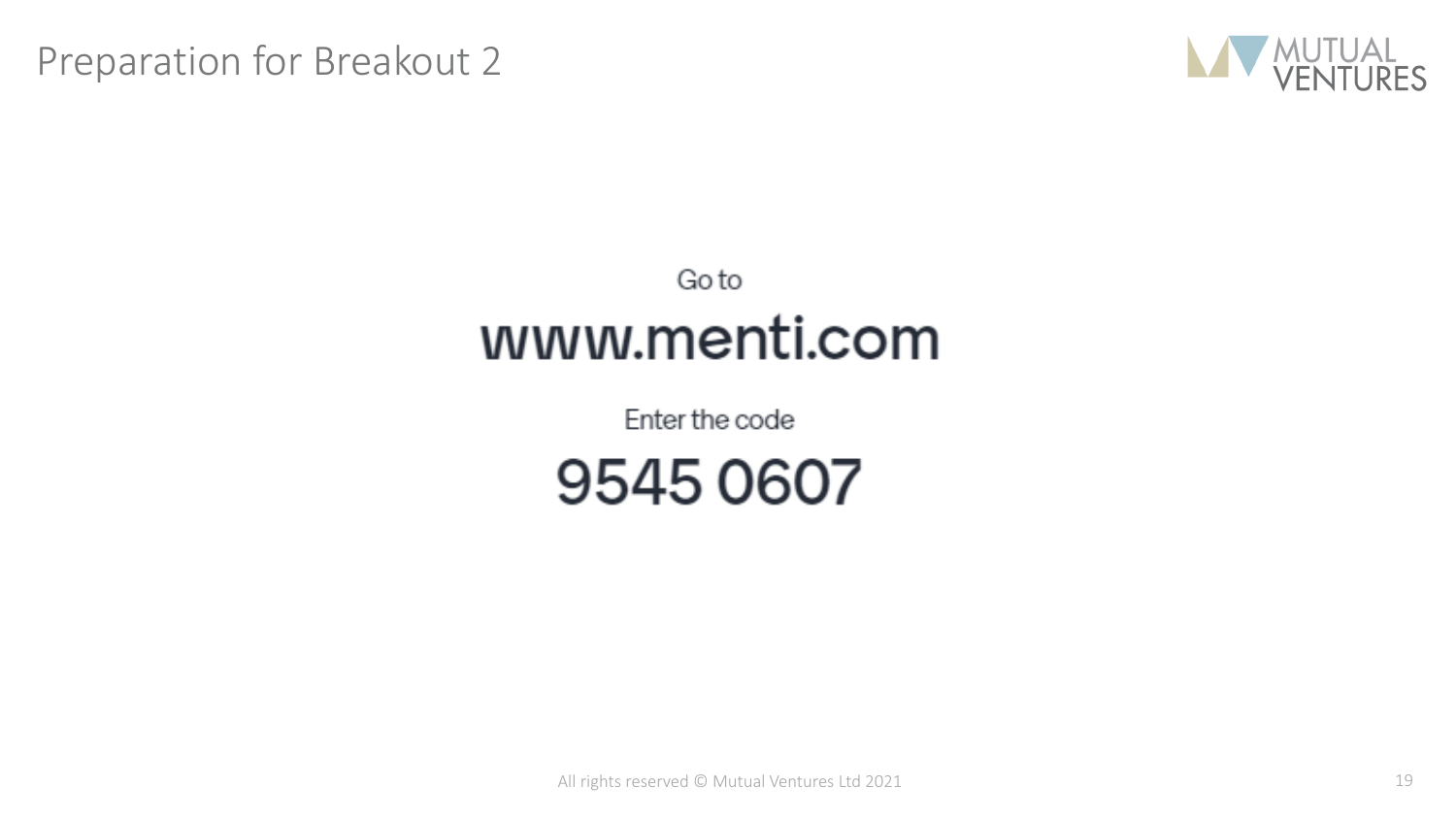

#### Breakout 2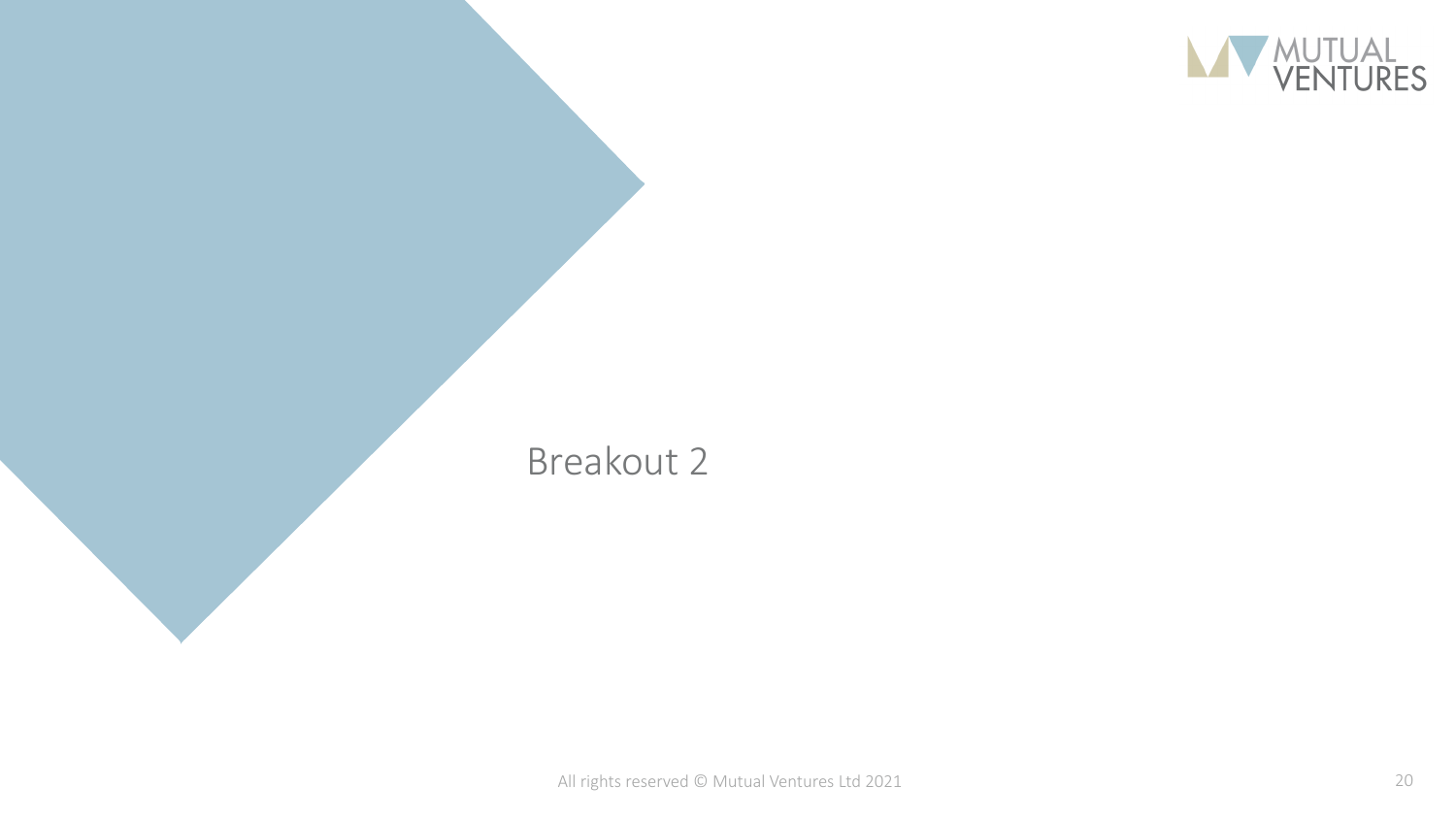

Breakout into the 3 groups below and take 15 minutes to discuss the following questions. (MV team member to feedback key points).

- v Is your organisation effective in creative local partnerships?
	- What have key issues been around developing local partnerships?
	- What advantages do you think that local partnership could bring to your organisation?

#### **Groups**

- **Group 1** Small and early stage organisations
- Group  $2$  Organisations working with vulnerable people
- Group 3 Visitors and leisure organisations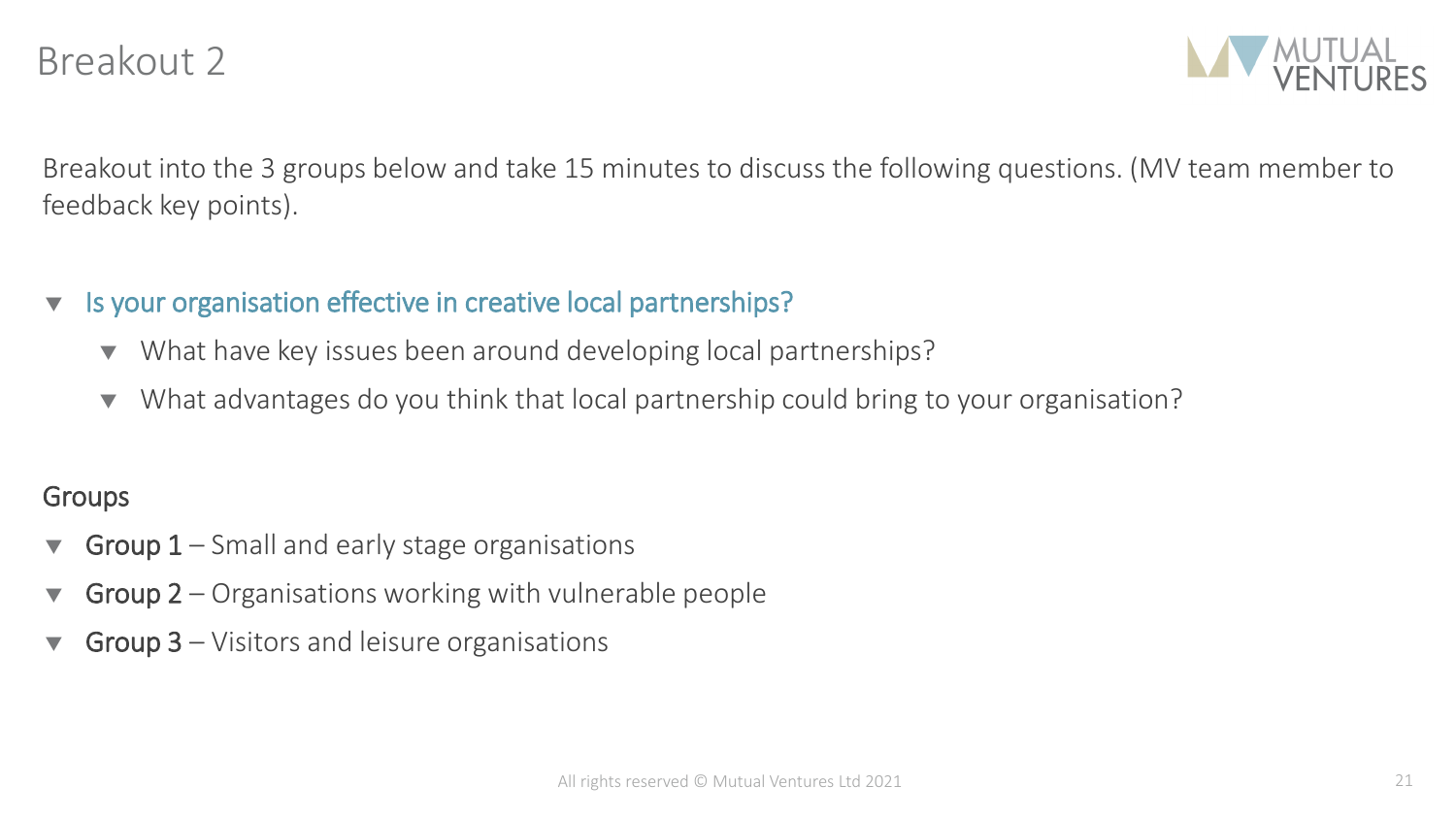

# Questions?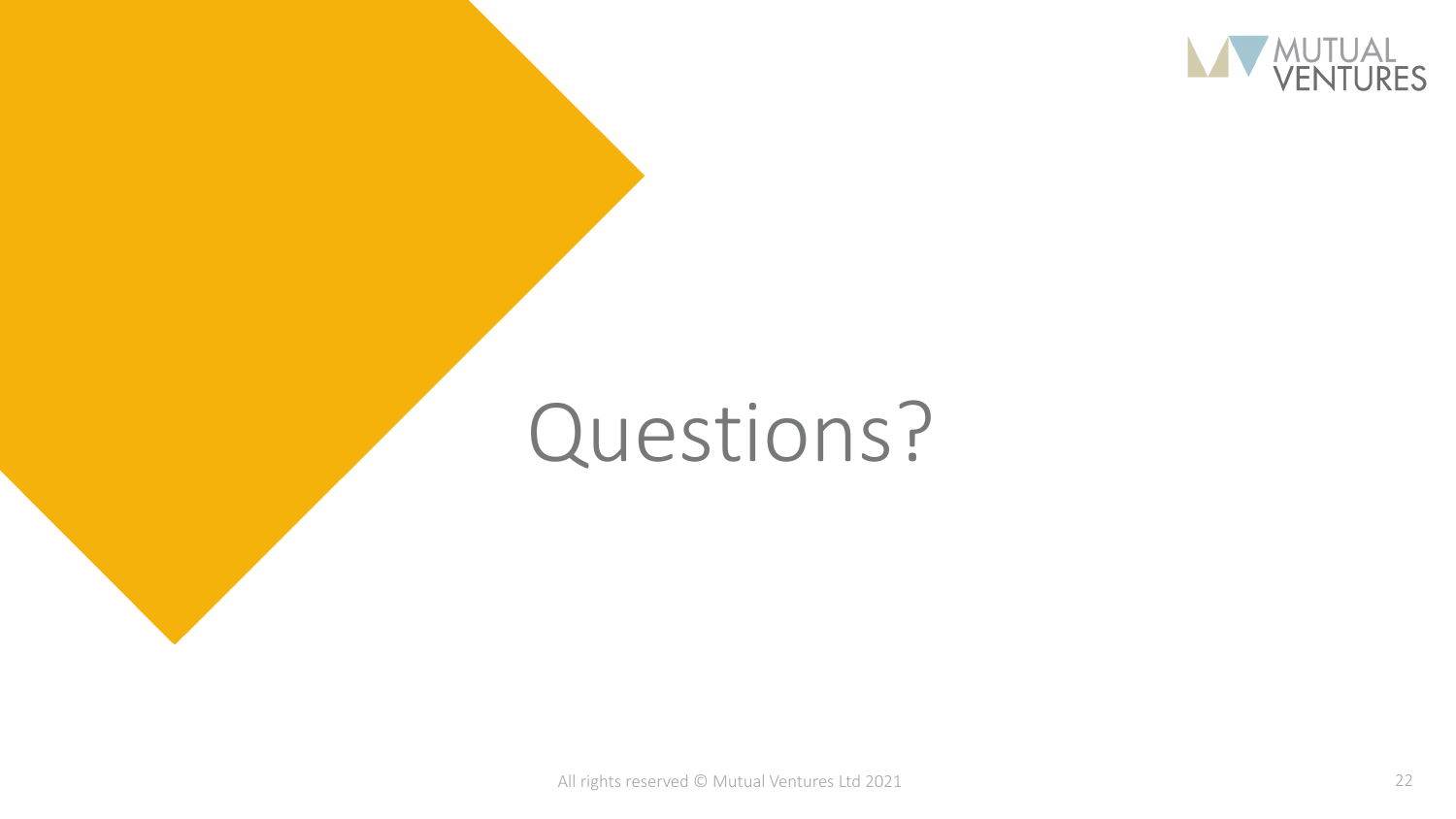

# Next steps